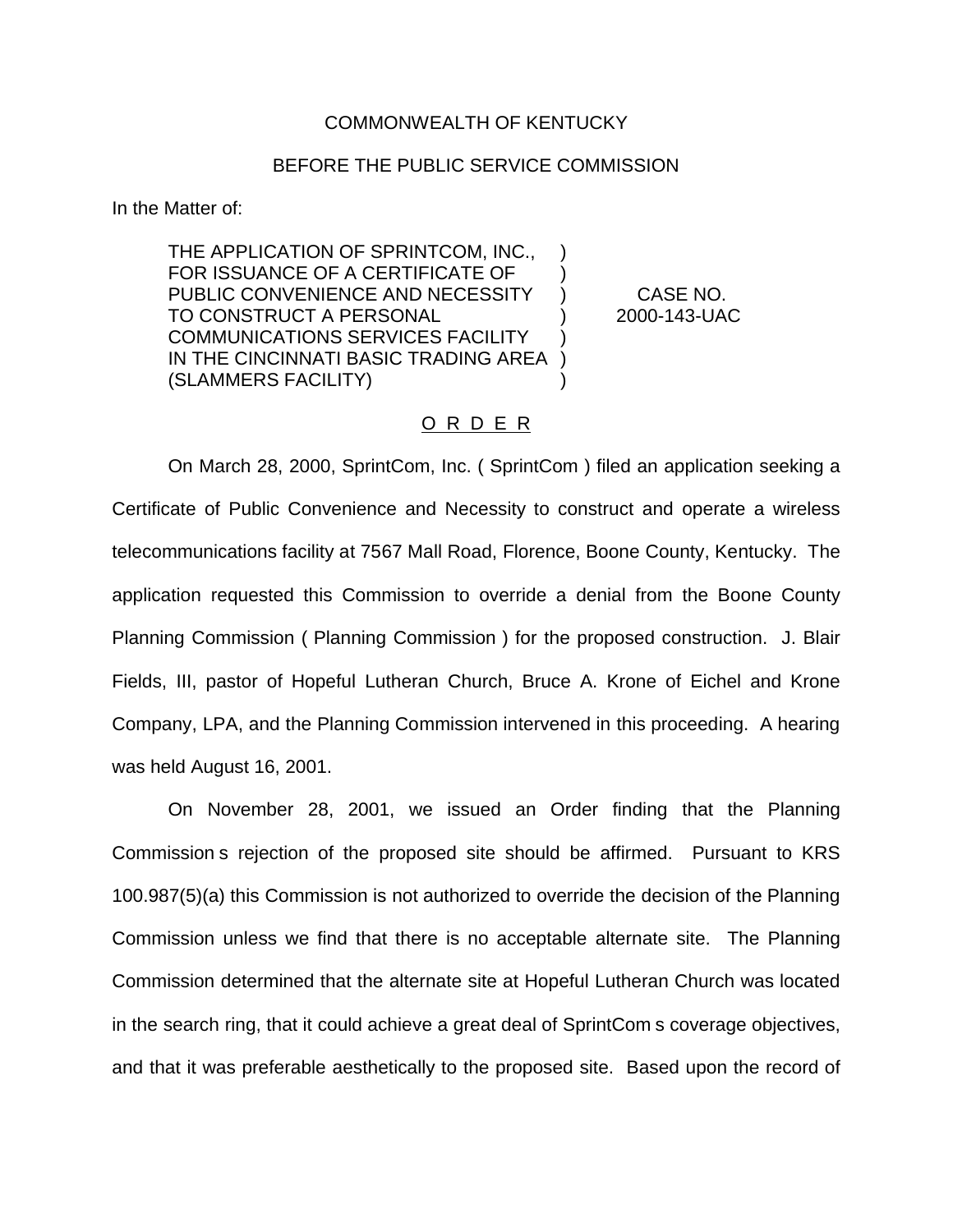evidence, we found that the Hopeful Lutheran Church alternate site would provide adequate service to the area for SprintCom. Therefore, public convenience and necessity does not require construction at the proposed Mall Road site.

On December 19, 2001, SprintCom filed a motion for rehearing, arguing that the alternative is, in fact, not adequate. The Planning Commission and Pastor Fields oppose this motion, contending that service compromises involving the required relocation would be marginal. This, in fact, was essentially the testimony of SprintCom s witness. The approved alternative site is within SprintCom s search ring, only 2/10 of a mile from SprintCom s proposed site. Though SprintCom s witness argued that necessary power adjustments at the alternative site could diminish capacity somewhat, he admitted that no studies so demonstrating had been done.<sup>1</sup>

SprintCom s motion offers no arguments or evidence not previously considered by this Commission. Accordingly, pursuant to KRS 278.400, rehearing is denied. As we previously determined, SprintCom has provided insufficient justification for overriding the determination reached by the Planning Commission.

The Commission, having considered SprintCom s motion for rehearing and responses thereto, HEREBY ORDERS that:

1. SprintCom s motion for rehearing is denied.

<sup>&</sup>lt;sup>1</sup> Transcript of Evidence at 115-116.